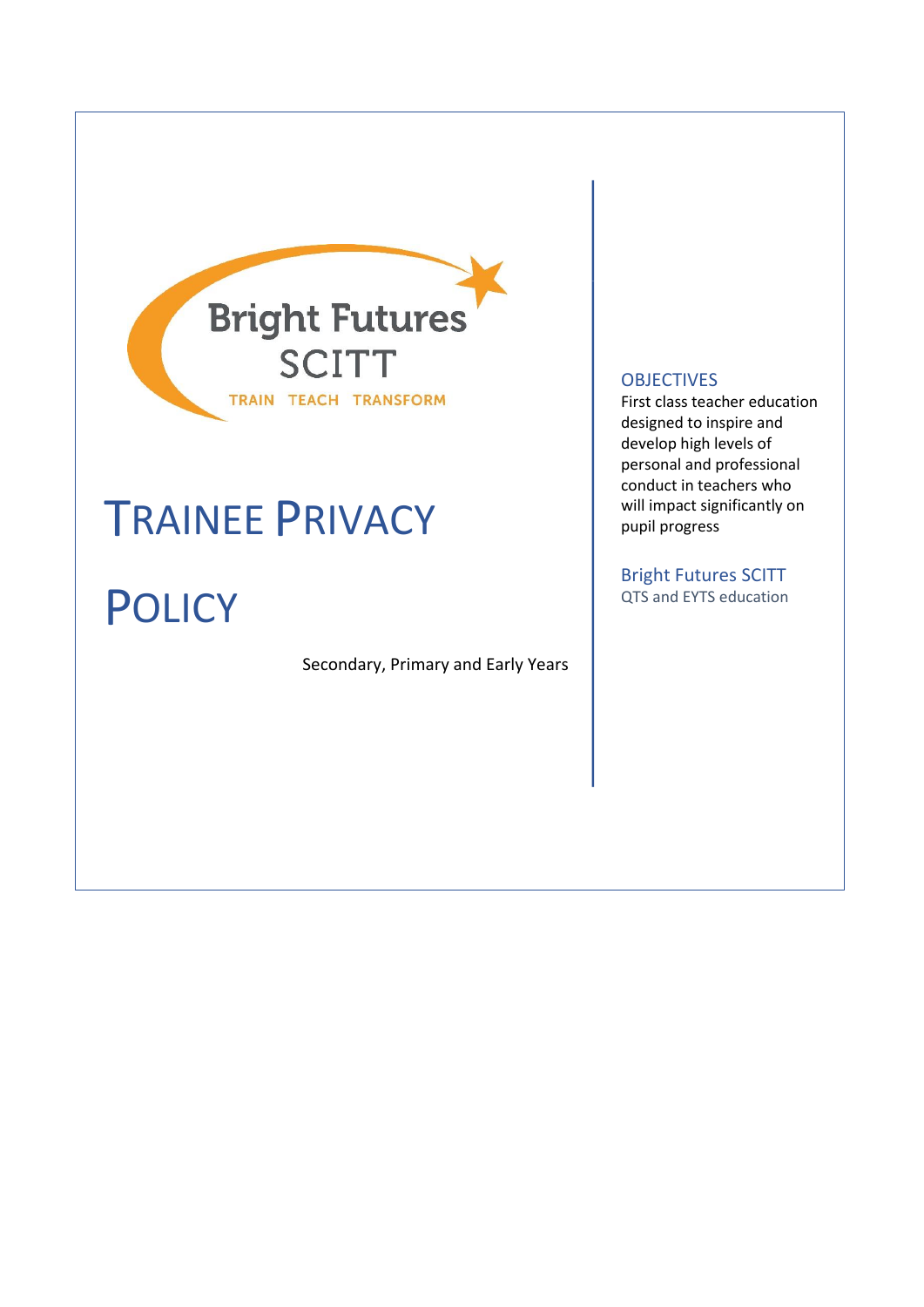

## **Contents**

## <span id="page-1-0"></span>Introduction

This policy explains the practices employed by Bright Futures SCITT in collecting and using trainees' information and the ways this can be influenced by trainees on the course.

The SCITT will collect information from trainees from the point of application and at certain points in the course to ensure that all SCITT policies are followed and that the Secretary of State's ITT or EYITT criteria are followed with compliance.

## <span id="page-1-1"></span>Scope of Policy

This policy aims to ensure that the processing of information relating to trainees, including the obtaining, holding, use or disclosure of such information is done in accordance with General Data Protection Regulation and Data Protection Act 2018 (when it receive Royal Assent).

## <span id="page-1-2"></span>Data that is collected

The categories of information we collect, process, hold and share in order to carry out the programme include: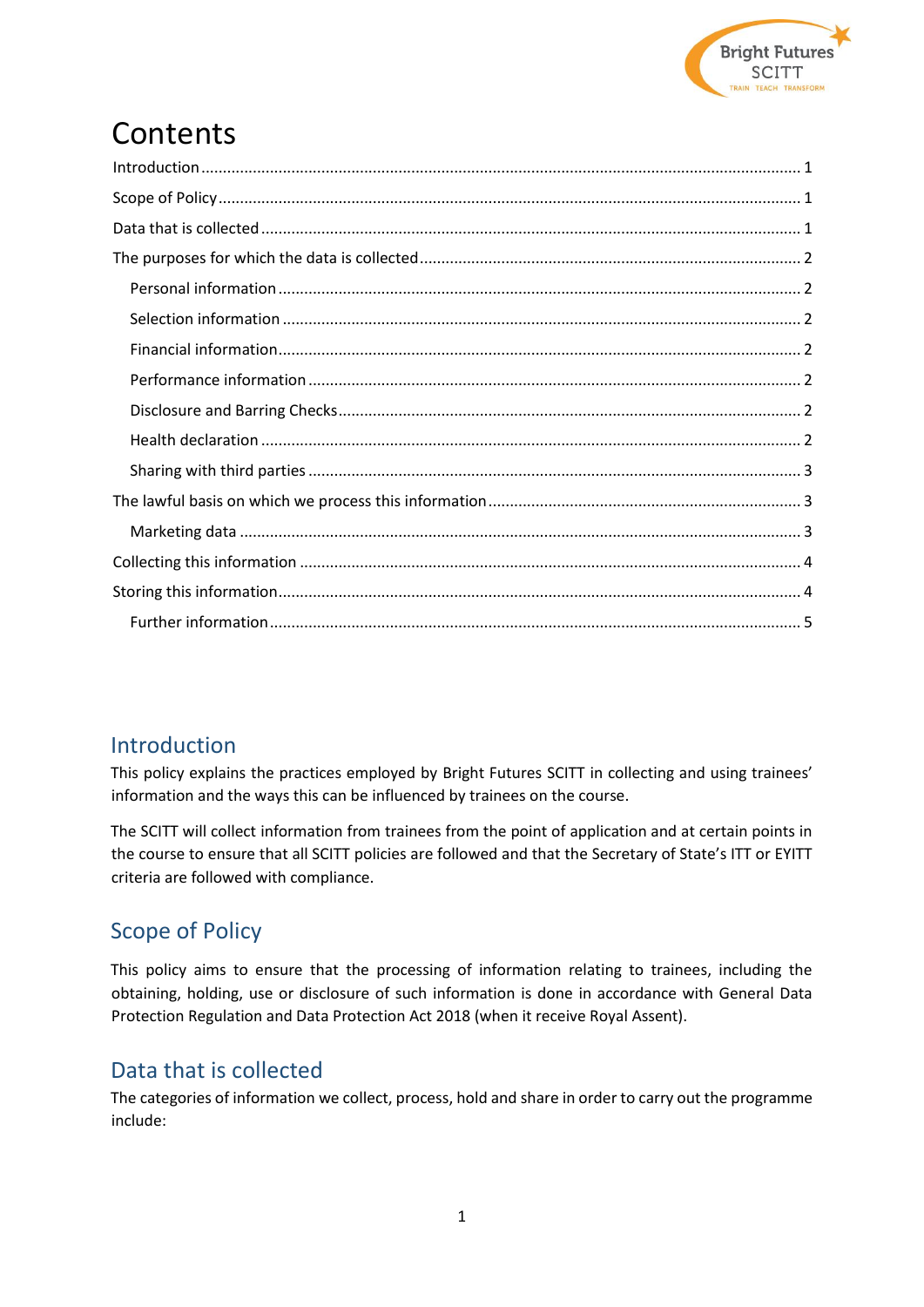

- Personal information (Including data such as name, address, phone number, date of birth, personal email address, Teacher Reference Number. All trainees will be issued with a SCITT email address for the duration of the course.
- Selection information (including GCSE (or equivalent) results, degree results and performance in the DfE QTS skills tests.) In addition, it is necessary to collect information pertaining to the assessment centre activities. It is also necessary to collect information to ensure trainees have met the non-academic section criteria, including information from a Disclosures and Barring Check, a health and physical capacity to teach assessment.
- Financial information (Including trainees who will be in receipt of bursary payments it will be necessary to collect information including the name of any bank and account details used by trainees.)
- Performance information (Including information from school mentors and SCITT staff on performance and activities in school placements.)

## <span id="page-2-0"></span>The purposes for which the data is collected

We will use a trainee's data to help provide a better experience during the programme and to ensure that the SCITT is compliant against the Secretary of State's ITT Criteria. Specifically:

#### <span id="page-2-1"></span>Personal information

To communicate with trainees and enable the development of a comprehensive picture of the trainee cohort and how it is deployed. All trainees will be issued with a SCITT email address for the duration of the course. This email will be managed in accordance with the Trust's e-mail account rules and any applicable policies for the use of our IT systems.

#### <span id="page-2-2"></span>Selection information

In order to ensure trainees have met the SCITT's academic and non-academic selection criteria including demonstration of the SCITT's ability to meet the secretary of state for education's ITT Criteria.

#### <span id="page-2-3"></span>Financial information

In order to process any financial aspects of the course, specifically DfE ITT bursary payments.

#### <span id="page-2-4"></span>Performance information

In order to ensure trainees have demonstrated meeting or exceeding the teachers' standards by the end of the programme to be recommended for QTS or EYTS.

#### <span id="page-2-5"></span>Disclosure and Barring Checks

The SCITT is not required or obliged to share information relating to the level, date and number of DBS checks. NCTL has confirmed that such information can be shared with the permission of the trainee; this information will not be shared with schools without written permission. The SCITT contacts all placement schools to confirm that suitability checks have been completed.

#### <span id="page-2-6"></span>Health declaration

In accordance with DfE circular no. 4/99 the SCITT will keep the declaration of health and any supporting papers for as long as it is considered necessary to answer potential enquiries from prospective employers. Medical information may only be released to a third party with the consent of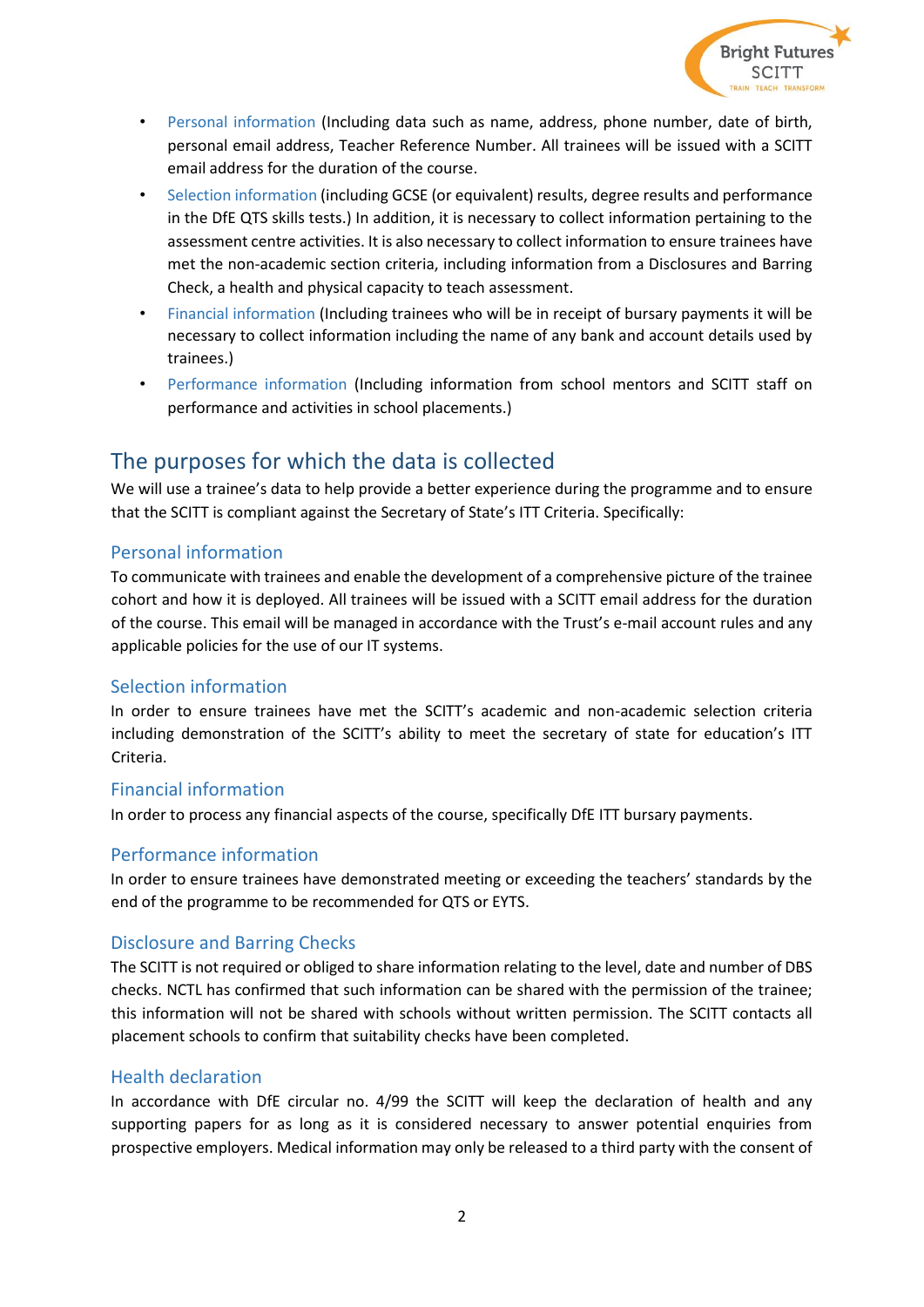

the person to whom it relates at the time the disclosure is to be made. We will seek this consent from trainees as and when required.

#### <span id="page-3-0"></span>Sharing with third parties

- We will share trainee personal information with the National College of Leadership via the secure NCTL Data Management System for the administration and monitoring of initial teacher training schemes.
- We will share trainee personal information with our PGCE partner (the University of Manchester) for the purposes of supporting their delivery of the PGCE portion of the programme.
- We will share trainee personal and performance information with partner schools to facilitate a smooth transition from central training to school placements. This will be limited to name and applicable performance information.
- We will only share trainee information with potential employer schools if we have received a request to act as a referee for applications.
- On our servers and e-mail accounts provided by third-party suppliers that are under contractual conditions to safeguard your data.

In all of the above situations we will only share that information that is necessary to ensure the maximum impact of our training programmes and no other information.

## <span id="page-3-1"></span>The lawful basis on which we process this information

We process this information under Article 6 and 9 of the GDPR (May 2018):

- Processing is necessary for compliance with a legal obligation to which the Trust is subject. We have set out above when we need to share information with NCTL.
- Processing is necessary for the performance of a task carried out in the public interest which in this case is when we are providing training which is publically funded for trainees to become teachers.
- Substantial public interest when we are required to process medical information on trainees or criminal conviction data we do so because the law requires us to or it is in the substantial public interest to ensure that trainees are suitable for working with vulnerable pupils and to enter the teaching profession.
- Equal opportunities monitoring: we collect information about sex, sexual orientation, ethnic origin, religious/philosophical beliefs and geographical information in order to monitor the diversity of applicants and trainees. Whenever possible we anonymise this data so as to remove any personal identification.

#### <span id="page-3-2"></span>Marketing data

We use your comments, opinions, feedback and photographic data to support the evaluation and marketing of the SCITT. In addition, we retain your data to advertise courses that we feel are suitable for your future development, such as the NQT conference, following completion of the SCITT course. We process this information when you have provided us with your consent. You can withdraw such consent at any time.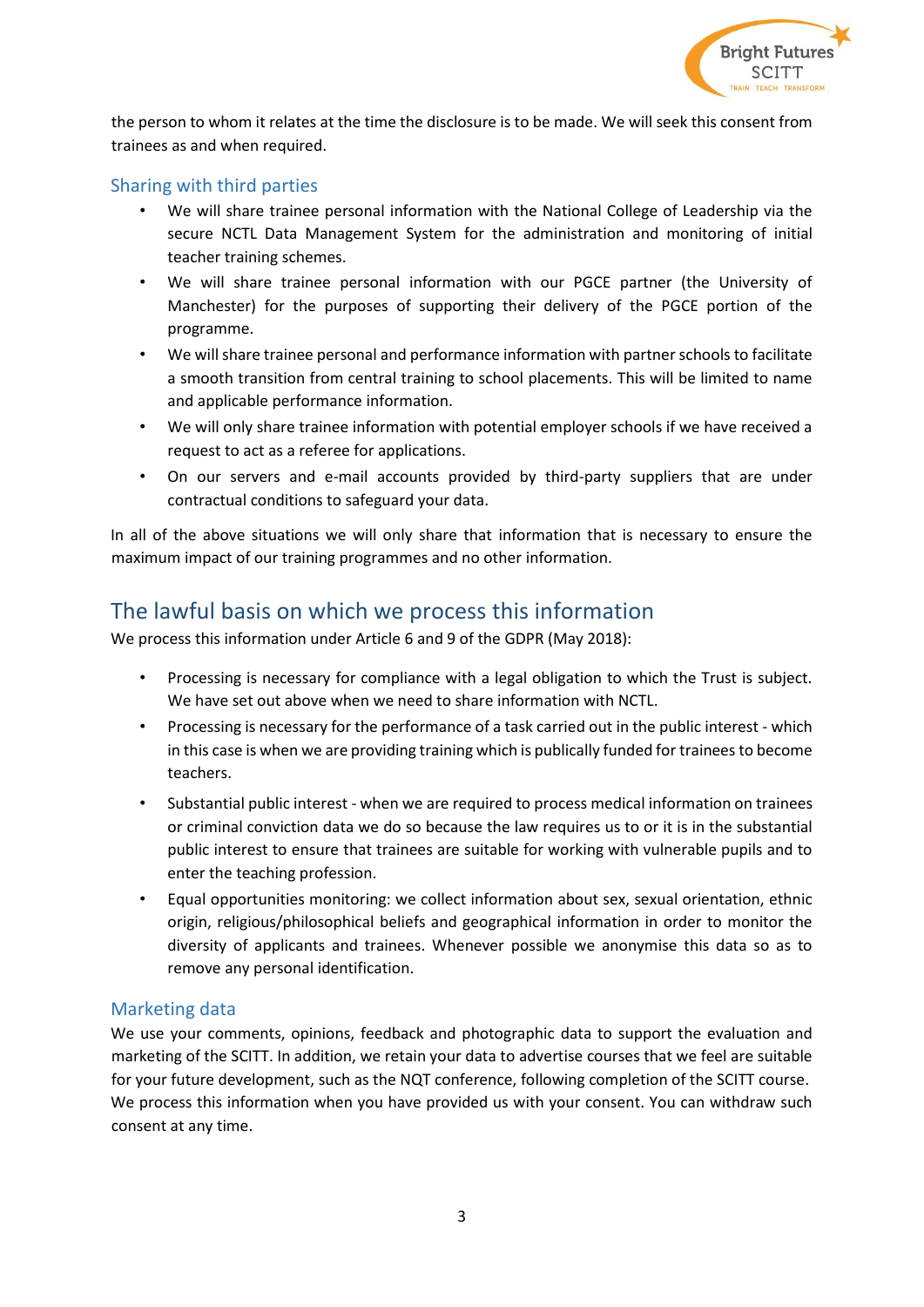

This means that we will ask you for your specific consent for each of the above uses of your data.

## <span id="page-4-0"></span>Collecting this information

Whilst the majority of information trainees provide to us is mandatory, some of it is provided to us on a voluntary basis. In order to comply with data protection legislation, we will inform trainees whether it is a requirement to provide certain information to us or if there is a choice in this. Trainees will be informed during any induction sessions prior to the commencement of the course.

## <span id="page-4-1"></span>Storing this information

Once we have received trainee data we will ensure that it is treated with the utmost respect in accordance with the data protection principles and any applicable regulations. Data will be stored on our secure, password protected server within the UK and in locked filing cabinets in a secure building that requires key card access. We follow strict security procedures in order that the data we collect is stored and disclosed appropriately and securely. We will only keep your information for as long as required to carry out the duties of the SCITT.

- DBS information will be held for 6 months
- Trainee performance data will be held for 7 years for the purposes of analysis for performance of the SCITT
- Medical information will be held in accordance with DfE circular no. 4/99 as noted above

## Requesting access to your personal data

Under data protection legislation, you have the right to request access to information about you that we hold. To make a request for your personal information, contact our Data Protection Officer via dataprotection@bright-futures.co.uk

You also have the right to:

- object to processing of personal data that is likely to cause, or is causing, damage or distress
- prevent processing for the purpose of direct marketing
- object to decisions being taken by automated means
- in certain circumstances, have inaccurate personal data rectified, blocked, erased or destroyed; and
- Raise a complaint with the Information Commissioner's Office or seek judicial remedy in certain circumstances

<span id="page-4-2"></span>If you have a concern about the way we are collecting or using your personal data, we ask that you raise your concern with our Data Protection Officer in the first instance. Alternatively, you can contact the Information Commissioner's Office at <https://ico.org.uk/concerns/>